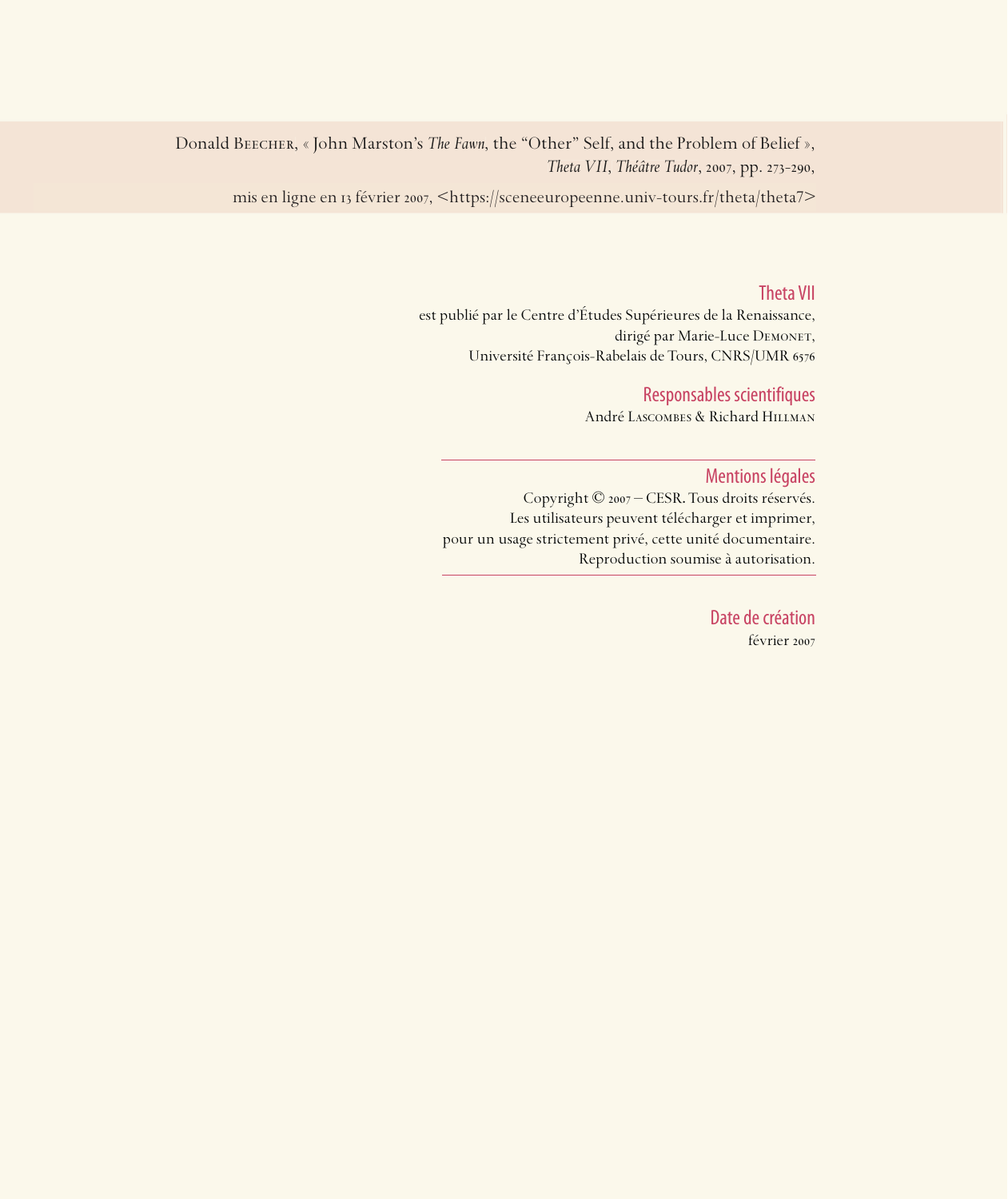Thêta VII - Théâtre Tudor Donald BEECHER | p. 271-288 CESR, Tours

# John Marston's The Fawn, the "Other" Self, and the Problem of Belief

Donald BEECHER Carleton University

"To know the people well one must be a prince, and to know princes well one must be, oneself, of the people" (Machiavelli, *The Prince*)

J ohn Marston's *Parasitaster* or *The Fawn* is what it is, a competent, entertaining duke-in-disguise plot—formulaic, but not to a fault, if a good theatre troupe were to take on the challenge. The work is convention-laden to be sure, but for that very reason it is the perfect literary laboratory for reinvestigating the mind-teasing topic of "personhood" in dramatic representations. Personhood denotes that quality of ontological status our minds accord to agents manifesting complex states of belief and desire as a precondition for assessing those states. This play has been chosen because the protagonist passes through contrasting mental and social modes as insider and outsider in relation to the action, thereby creating dissonances in the representation of the self. The topic under investigation is not whether we believe him to be a real person—much of what he does of a formulaic nature reminds us that he is not—but the qualities of personhood typically invested in him as a condition for assessing his intentional stances. The question is a "tease" because minds receive characters simultaneously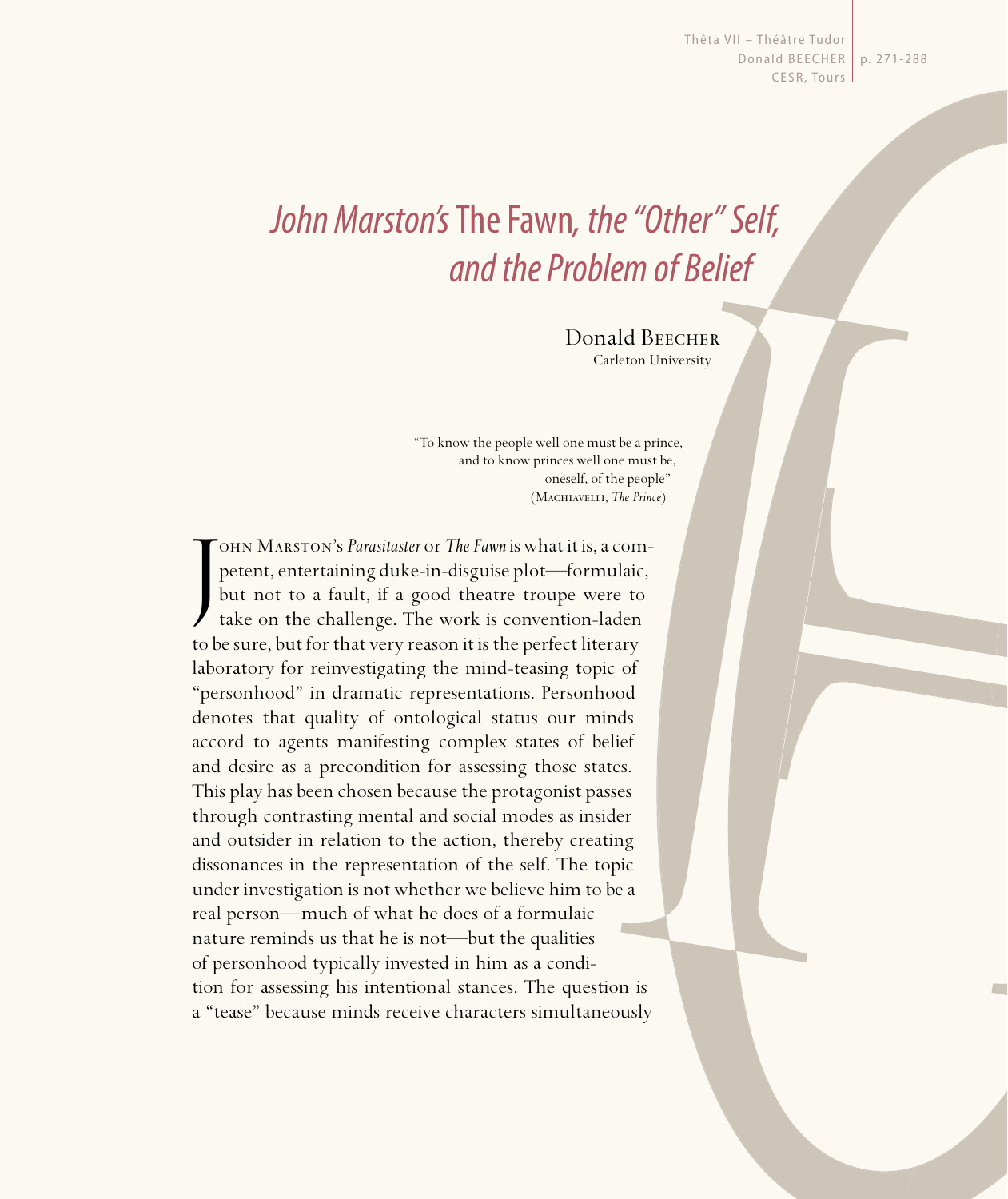as artistic and performative constructs and as representations of psyches, the states of which are understood according to the limited cognitive resources available to human minds—including categories of an ontological kind.

Ferrara's Duke Hercules is a schematic depiction of the ruler on holiday, anxious to flee the burden of office with all its constraints in exchange for a life of freedom, passionate spontaneity, and self-actualization at the neighbouring court of Urbino. To adapt the words of Machiavelli, he was a prince who knew his people too well, and therefore chose to become one of the people, not only to punish them incognito, but to know himself better through these new experiences. To assess this character is tantamount to examining the design of the play because of the efficiency with which he imposes his will and point of view upon the entire action. In making the move to another court, Hercules redesigns his social strategies, turning himself into "Fawn", a flattering courtier who ingratiates himself with all those in his adopted entourage while working his way into the inner circle of Duke Gonzago. As his new name implies, his *modus operandi* will consist largely of encouraging others in their respective follies, the better to hail them before the court of public opinion and its reproving laughter. Fawn thereby becomes the play's agent satirist, its trickster-*animateur*, and a master of deceptive language. The action moves toward a ceremonial closure, as he draws the entire court into a compromising theatrical inset through which all are indicted as fools. Then, at that potentially dangerous moment, Fawn escapes all retaliation by staging a discovery scene in which he returns to his former princely self.

Such theatrical transformations—through the conventions of disguise whereby protagonists generate inside-outside relationships to society—are wellknown in the plays of the period. The "selves" of such protagonists are plastic and adaptive, as conventions dictate. Hercules is a "schematic" duke and a mediating figure of whose machinations we are entirely conscious. Nevertheless, it is through the bonds we make with such figures as "persons" through memories of their previous modes of existence that the norms are established against which the outsider escapades are measured. The study to follow pertains not only to the adventures of Marston's duke, but to the cognitive mechanisms whereby we represent him as a cogent person to our own minds—as seemingly we must—while at the same time remaining cognizant of the artifice and play of a self-constructing agent. That, of course, is to have it both ways concerning the reception of character—namely by acquiescing, at least partially, to what has been called "the anthropomorphic fallacy", which is "the tendency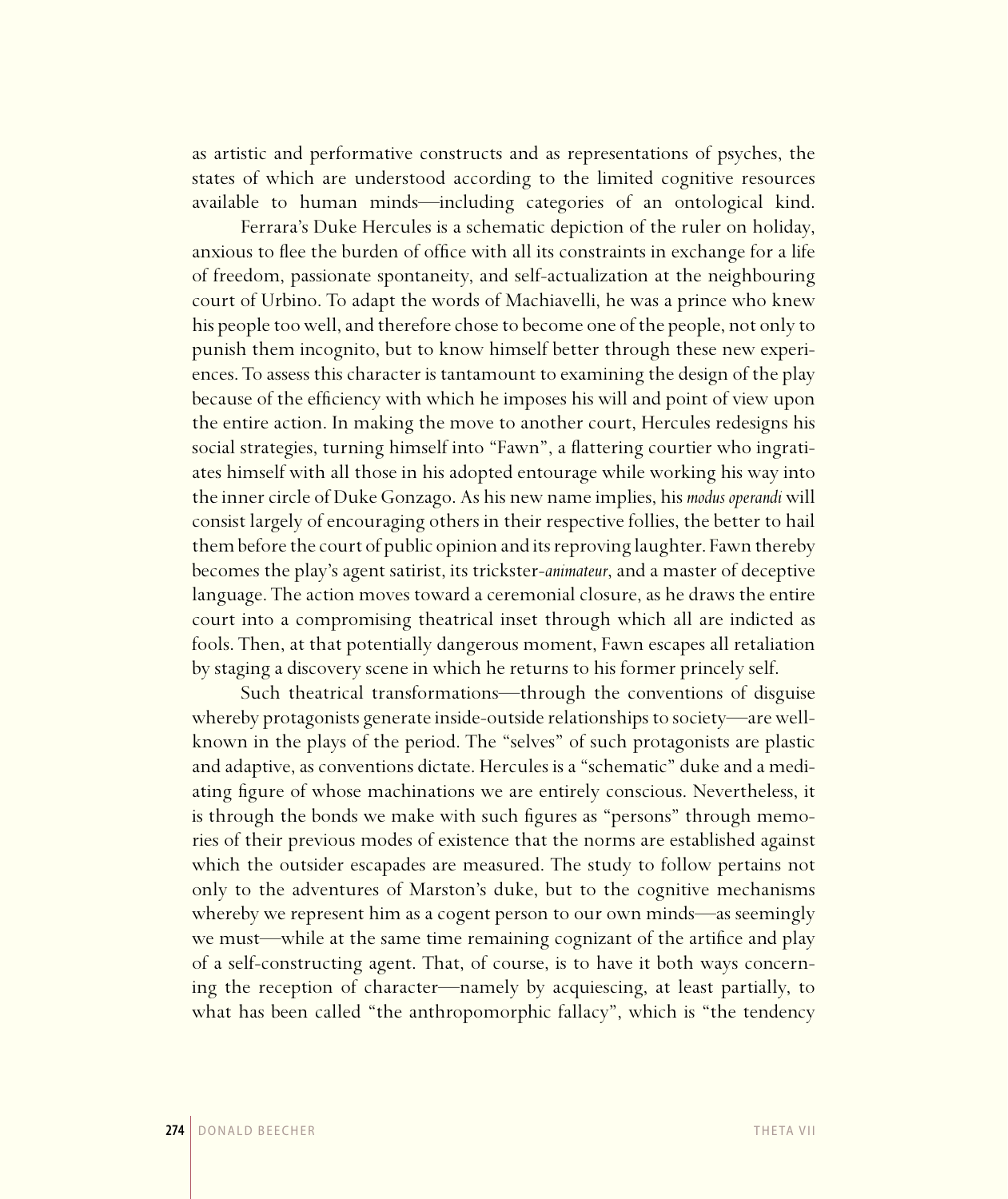to treat dramatic characters as 'real' people rather than highly mediated representations" (Traub, p. 4). This hermeneutic "sin" has been replaced by "cultural negotiations" played out at social sites in which characters are mere ciphers. But there may exist, nevertheless, those default operations of mind that interpret all human representations possessing a modicum of interiority as persons rather than ciphers, in or out of literary representation. Marston's play is a "workshop" because his Duke Hercules exists, arguably, on the cusp between such mediated representations and an interiorized person whose belief states can be read only through the operations of "folk psychology". This response to personhood may, in fact, be dictated by our own phylogenetic human nature—a response that remains fundamental to our orientation within environments constituted of other minds.

The informing "idea" of this play, the product of several years of experimentation in the Elizabethan theatre, is a compound structure in which the trickster operator enjoys high social station, yet moves throughout the play's society in complete anonymity, now as the duke-in-disguise. Hercules is a product of that moment in the history of English drama when certain "pattern" characters were enjoying experimental upgrading to more complex states of psychological agency and inner thought, without shedding their residual typologies, and placed in more fully realized contemporary social settings. The formula invests a stock trickster figure with both a public and private identity, bouncing the audience's attention between the concerns of a suffering ruler and the machinations of a social prankster, thereby linking political with social issues, and doubling the representational perspective of the protagonist because he seeks flight from one draft of the self in order to invent another. Such plays call upon our capacities to distinguish between the conduct patterns of modified social levels, between minds in confessional modes and ironic play modes, and, more challengingly, to differentiate between characters who simulate psychological competence and those who enact structural paradigms, and to determine whether such characters represent ontologically distinct categories to the spectator.

The dual nature of this protagonist, as ruler and as trickster, was the byproduct of structural developments in the early English theatre. Marston's *The Fawn* appears at that very moment at which the configuration of elements constituting the duke-in-disguise plot reached its apogee. That date was 1604, and it coincides with the earliest productions of Shakespeare's *Measure for Measure* and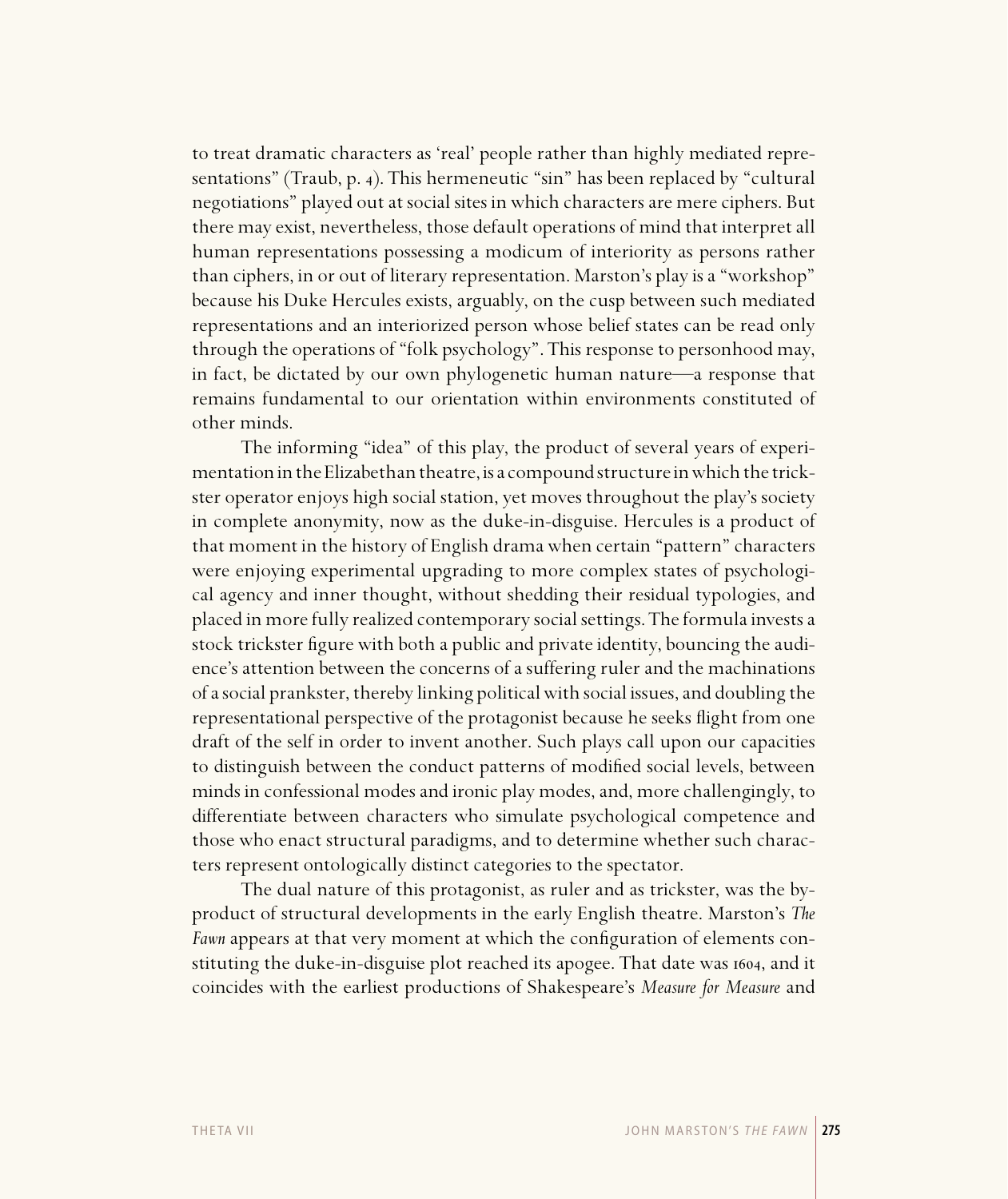Middleton's *The Phoenix*.<sup>1</sup> The inability to date these plays more precisely leaves the matter of priority and directions of influence beyond assured demonstration.² Given their differences, and the degree to which the generic idea of the disguised ruler was already established in the Elizabethan theatrical milieu, there is good reason to think that these plays may, in fact, have arisen independently of one another. Rulers enjoying an incognito status in order to go courting, or to escape the burden of office, or to spy first-hand on the affairs of ordinary citizens were already manifest in such plays as *Fair Em*, *A Knack to Know a Knave*, *George-a-Greene*, and the first part of *Sir John Oldcastle*. Of even greater pertinence, perhaps, is Barnabe Riche's *Adventures of Brusanus* (1592), which features a pioneering version of the motif. Riche's protagonist prince disguises himself as a merchant in order to examine in person the prevailing conditions of his realm, only to find himself falsely accused of treason. That the ruler against whom the alleged treason is committed is himself leads, of necessity, to a recognition and reversal scene, in which Brusanus reassumes his true identity before turning upon the maligning Gloriosus.³ Shakespeare modifies this motif in *Measure for Measure*, making Lucio the epitome of the corrupted attitudes of citizens toward their rulers. Marston's duke, by contrast, does not fall prey to such a menace, and manages to work his satiric exposures in a more holiday atmosphere, although there are intimations

- . Revealingly, the protagonist of this play is also a Duke of Ferrara who takes a travel leave, but unlike Hercules, and like Shakespeare's Vincentio, returns to his own court in disguise to examine all the ills and enormities there, before making a recitation of all he has seen at the play's end.
- . In these matters I am relying on the critical introduction by Smith to *The Fawn* and the introduction by Lever to *Measure for Measure*. As Smith states, "*The Fawn* was first played sometime between February 4, 1604, and March 12, 1606" (p. xi), the first date the earliest that the acting company was called "The Children of the Queen's Majesty's Revels", and the latter date that of its registration for publication. Evidence that it was written during the 1604 season or just prior is merely circumstantial, as Smith explains. The first confirmed date for the acting of *Measure for Measure* is December 26, 1604, but "a number of allusions in the dialogue suggest that the play was composed and probably acted in the summer season of 1604" (Lever, p. xxxi) for reasons then explained in great detail, including the probability of James I's own incognito visit to the Exchange, or at least his attempt to make such a visit (on March 15, 1604). Lawrence concurs regarding the unlikelihood of establishing influences among these plays, "especially since the dates of composition and production are in most cases so uncertain" (p. 188).
- . Lever mentions these and several other sources for "The Disguised Ruler" motif (pp. xliv-li), including the story of the Roman ruler Alexander Severus, prominent in Guevara's *Décadas de las vidas de los x. Cesares* () and Sir Thomas Elyot's *The Image of Governaunce* (). Lever cites Marston's *The Malcontent* and *Fawn* in this regard, together with Middleton's *Phoenix*, stating that all three "presented fictitious Italian dukes who put off their conventional dignity with their robes of state and gave strident expression to the contemporary questioning of values" (p. xlvii).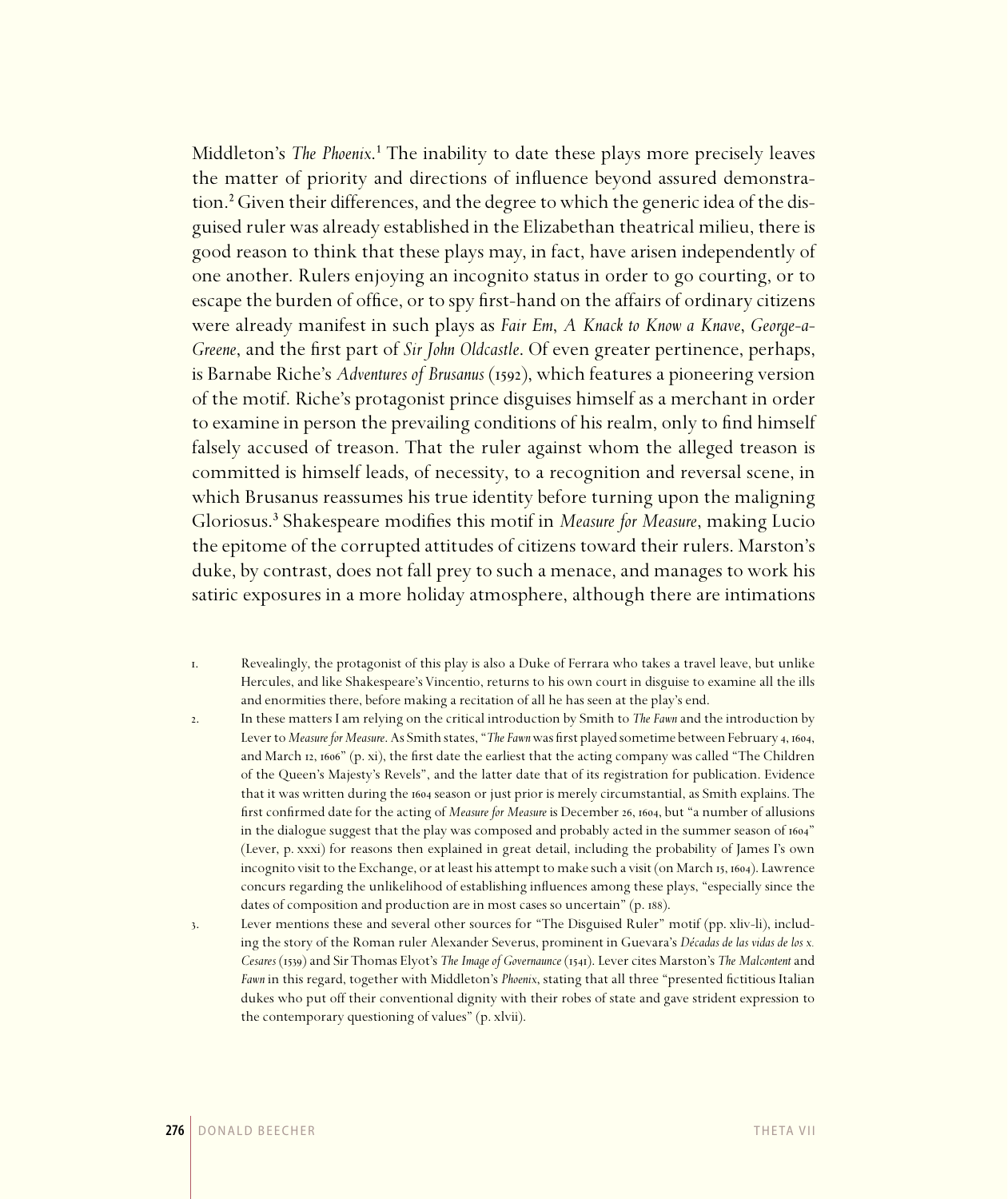of an awakening among his victims regarding his duplicity that could have led to reprisals. Hence, Fawn, too, under modest constraints, reverts to his former self at the play's end—to that residual and inviolate political identity that serves as diplomatic immunity for the duke as *eiron* (for which there is a definition to follow).

The English plays of that era—of which the duke-in-disguise plays were a subset—would have been greatly impoverished without these and related experiments with trickster protagonists cast in a variety of guises up and down the power echelons of society.<sup>4</sup> Not only was the character type instrumental in creating efficient episodic plots from within the action, but these crafty intellects were also inserted into a variety of cruel and competitive worlds to confront their own momentary blindnesses and sometimes to fall prey to superior intriguers, as in Marlowe's *Jew of Malta* or Jonson's *Volpone*—two plays that bracket the historical period in which the formula was most experimentally developed. These plays, at the same time, form part of a continuum that originates in the slaves and lackeys of New Comedy and medieval folk pranksters, passes through the foreperiod of *Gammer Gurton's Needle*, re-emerges in Chapman's gentleman knaves and salon intriguers, and comes to its apogee in the Jacobean revengers and usurpers in their respective political environments. Hamlet represents the final transformation of the trickster from tool character to western literature's epitome of the interiorized hero, the man of anguished deliberation, inner searching, and political disillusionment. Overwhelmed by his own vulnerability, this protagonist chooses strategic dissimulation but finds himself unable to sustain the role of Machiavellian practitioner inaugurated in his handling of Rosencrantz and Guildenstern. Duke Hercules, with his modest show of interiority, belongs to this same equivocal configuration of anxiety and escape through a disguise that requires all the competence and expertise of an alien self. If we entertain both Hercules and Hamlet as persons, one might wonder if there can be a qualitative difference between them. That is to say, the portrait of Marston's Duke Hercules may seem minimal in this regard, but in that very minimalism the problem of

. In order to move expeditiously through these preliminary points, I have taken the liberty of borrowing ideas from three of my own articles on these and related topics, articles containing fuller bibliographical information on the trickster phenomenon: "The Courtier as Trickster in Jacobean Theatre"; "Intriguers and Tricksters: Manifestations of an Archetype in the Comedy of the Renaissance"; and "The Sense of an Ending: John Marston and the Art of Closure".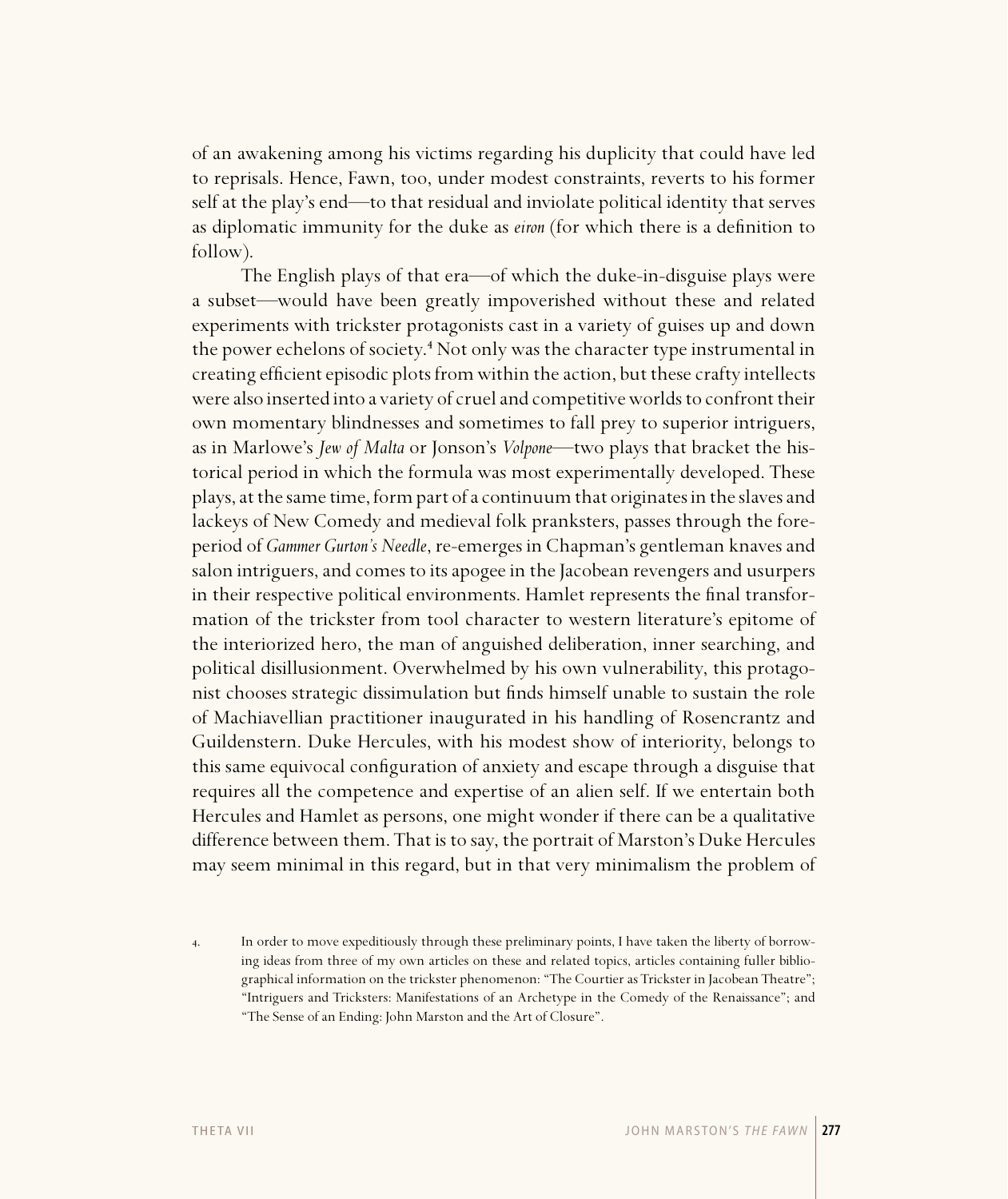the personhood of the trickster lies more clearly before us. If he, too, attains personhood as a mental representation, we may well ask if the mind allows for greater and lesser versions of that ontological category.

Important to our sense of the selfhood of Marston's protagonist are the few details concerning his frustrations with the life of the ruler. Hercules was annoyed with courtiers. Back in Ferrara they had been his bane and the reason for his pressing need to get away. He had been contained by their obsequiousness and by his own sense of duty. Office had made him servile and base in his own eyes, while the "appetite of blood" was calling him to fulfil "wild longings" and tasks of "exorbitant affects". The change he sought appears to be a permanent one, given his promise that "these manacles of form" will never regain control over him  $(I.i.39-45)$ . One impetus to the forward direction of the play is our desire to know what could satisfy that "appetite of the blood". In Urbino he manages only to set up a few eccentric courtiers for light mockery, while coaching his own son incognito to disoblige him by courting for himself the girl he had been sent to woo as his proxy. We relish the situational irony in spite of the transparent formula. As a man of three-score-and-five, his pretensions to a "lady of fifteen" had already been cut short by the courtiers as "an enforcement even scandalous to nature"  $(I.ii.196, 201-2)$ . If his quest for excitement could not be found in young love, then it could be found in social manipulations based upon an efficient exploitation of the *eiron'*s skills. He would find excitement, and perhaps a little revenge against courtiers, by slipping into an adopted social mode. In a word, our protagonist becomes a self and its other—a playful transformation to which we have been made party. The question is whether these transformations and functional adaptations of a theatrical "self" are understood in the same way that we decipher the intentional stances of autonomous selves in everyday social life.

All this is to say, for the present debate, that Hercules' "selfhood" (to the extent he has one) functions at multiple mimetic levels. As Fawn, he is clearly the playwright's "internal maker", while at the same time he is a "man" with private causes born of conscious awareness, suffering, and deliberation. One question is how complete a man we recreate in our imaginations around a figure who is simultaneously driven by design agency, as well as by interior beliefs and desires. Presumably, all readers and viewers will see him as something beyond caricature. His caper abroad is preceded by an enigmatic meditation upon his discontentment over his lot as a prince, as defined by the expectations imposed by the flattery of his subjects—in short, by public opinion and politic restraint.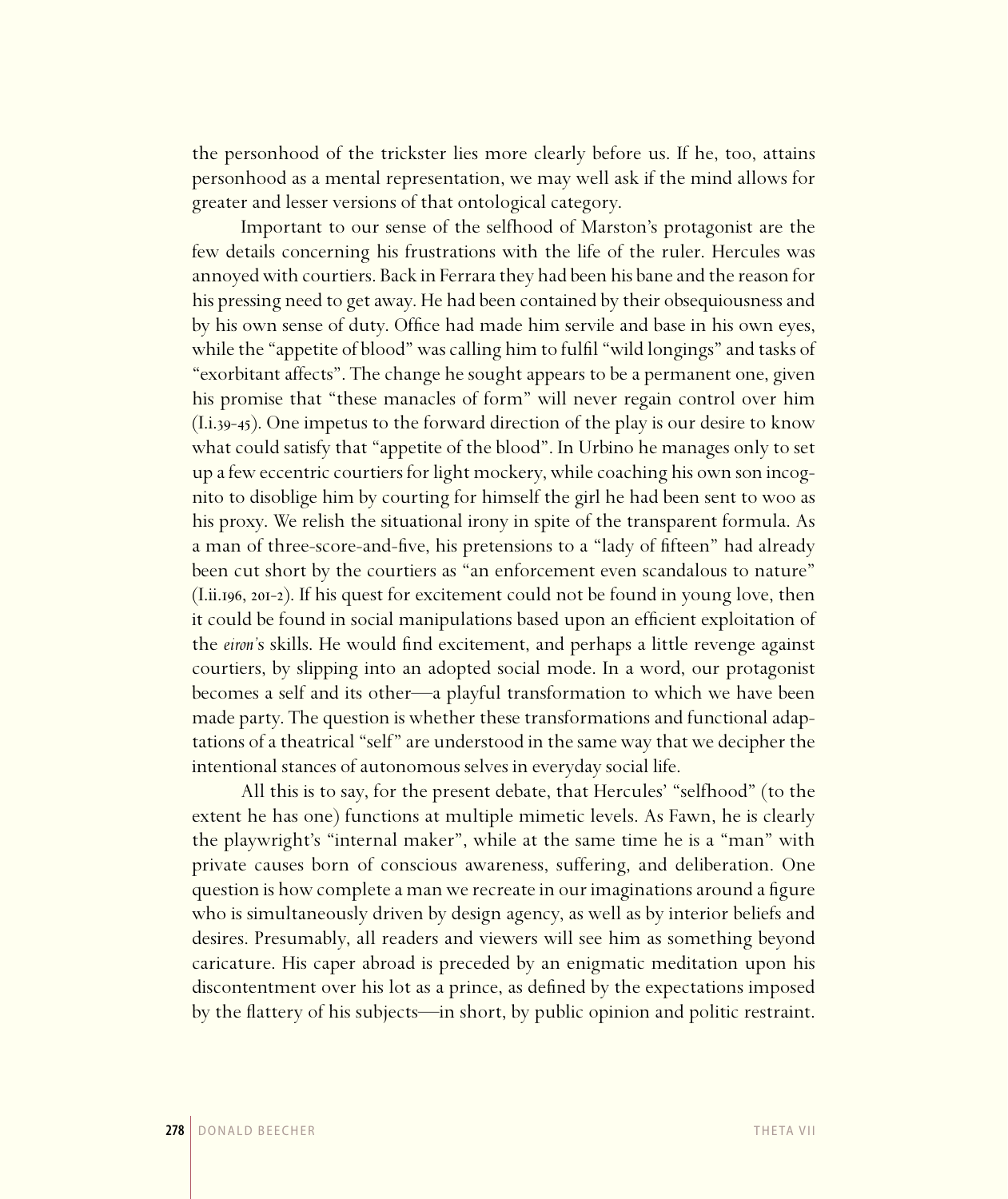We know that initially he had entertained the prospects of a romantic fling in his old age, the folly of which he recognized in time, settling, instead, for a turn as a self-made satirist, whereby he succeeded in transforming the court of Urbino into a "purgative" playground, while at the same time furthering the romantic interests of his once reticent son Tiberio. Frail as Hercules seems as a psychological portrait, we nevertheless expect him to conform to a certain range of human behavioural probabilities, in light of the propositional and contingent mind states provided to him by the playwright. Once a character representation achieves such a level of complexity, we attribute, in this case to Hercules, not only the facts of his career—his disillusionment as ruler, his paternal concerns, and court-trickster ploys—but the mental competence to perform in all of these capacities. Presumably, this is to grant to him a status tantamount to all that constitutes personhood. The crux, as it is expressed here, is a cognitive one concerning our own mental predisposition for according a "complete" state of mind to all entities manifesting intentional states, no matter how much another part of our consciousness recognizes them to be mimetic creations or artistic simulacra. Arguably, this impasse can never be entirely resolved, given that the hierarchies of cognitive processing pertaining to the "reading" of "other minds"—and in light of the importance of such readings to our survival—may take precedence over the analytical deconstruction of those minds as mimetic representations.

Fawn plays the trickster, more particularly, in adopting the rather gentle strategy of the *eiron*, the calculating underdog whose innocence of manner and disarmingly unassuming ways lead braggarts and pedants to confession. His victims are induced to supply the information by which they are exposed. Strictly speaking, the *eiron* relies upon tendentious questioning, whereby his interlocutors are led into self-exposing stupidities. In pedagogical exercises of this nature, the student is induced, in Socratic fashion, to perceive the inadequacies of his answers. Through the devious intentionality of the method, however, the pedagogue elides into the trickster who turns questioning into baiting or flattery. In *The Fawn*, the moment of truth is an elaborate courtly entertainment featuring a "Ship of Fools" of literary inspiration, to which those who have been singled out for their folly willingly consign themselves. If the play has any particular defect, it is the mono-dimensionality of the vices manifested by these fools and their inability to pose any serious challenges to Fawn's design. Even Duke Gonzago, for his pedantic mismanagement of his daughter's amorous escapades, is made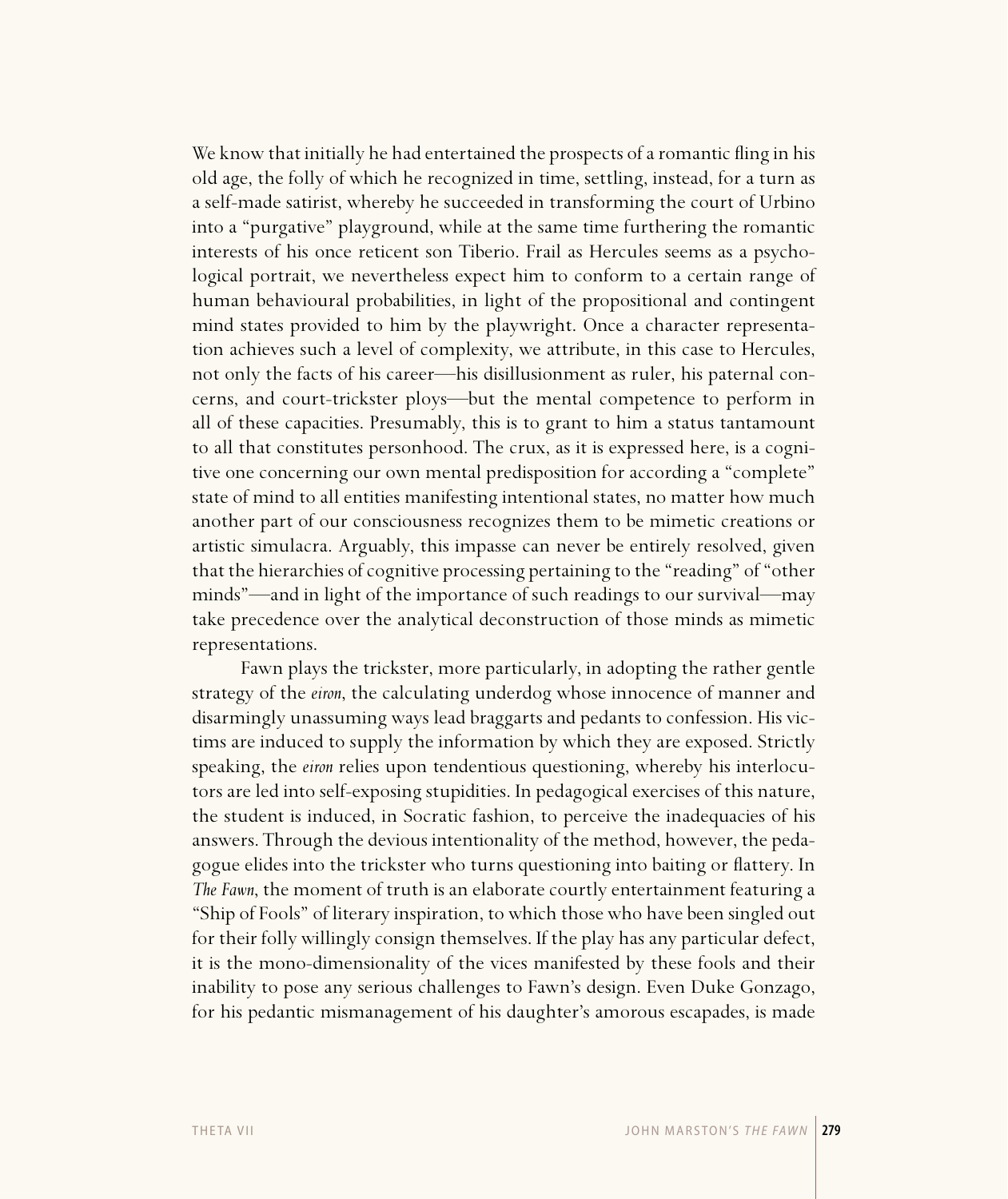to join the ridiculed. Such interactions translate readily into themes concerning the categorical boasting, sexual predation and licence, jealousy, insipidity, and derelict silence that characterize the respective gulls.

As with Marcolphus, or the folk-magus Faust, or Tyl Eulenspiegel, the role of Fawn, at this juncture, seems pure agency. His identity is the sum of his trickster performances. He is talkative and has inventions for every occasion; he is affable, engaging, yet private, able to keep counsel, quick to seek his advantage, politic in building alliances with the court fool, and managerial in coordinating the final dramatic inset. His mind is contained within his capacity to induce others to betray themselves through his action scenarios leading to physical injury, public humiliation, or the loss of personal property in an economy of wit and ignorance, expectations and reversals, trust and exposure. If Fawn is mentally represented strictly in terms of his vocation as *eiron*, then his identity is adequately circumscribed by the rules of his performance; he, like Volpone, is defined by the outsider logic of the confidence game.

In this regard, the tool-trickster is born, rather than emergent, and functions as a "psychologem", to use the Jungian term — which I understand to be an allegorized projection of a single mental capacity functioning independently of a fully integrated psyche. The trickster psychologem is a frame of mind seeking entry into society merely to find social contexts for carrying out a penchant for practical joking. He is a human-like creature, yet so signally intent upon writing his entire biography in deeds of a kind, that he has no other self-reflexive interiority. Jung explains such a mind-set as an emblematic depiction of dawning consciousness endemic to eras past, when men were uncertain even of the parts of their own anatomies, much less of possessing a full ethically and logically constituted mind (pp. 200ff).<sup>5</sup> The entire life of the trickster is composed of *beffe* based on the inventive opportunism whereby he creates his victims. This he performs by preparing the conditions for exploiting their fatuousness, largely through their vulnerability to his blandishments. His single mental advantage is his virtuosic employment of a fundamental human survival trait, namely the ability to rehearse, in the imagination, a number of potential scenarios for future action before choosing the best. But in making such choices, he employs his own brand

<sup>.</sup> Jung goes on to say that "the trickster is a collective shadow figure, an epitome of all the inferior traits of character in individuals. And since the individual shadow is never absent as a component of personality, the collective figure can construct itself out of it continually" (p. 209).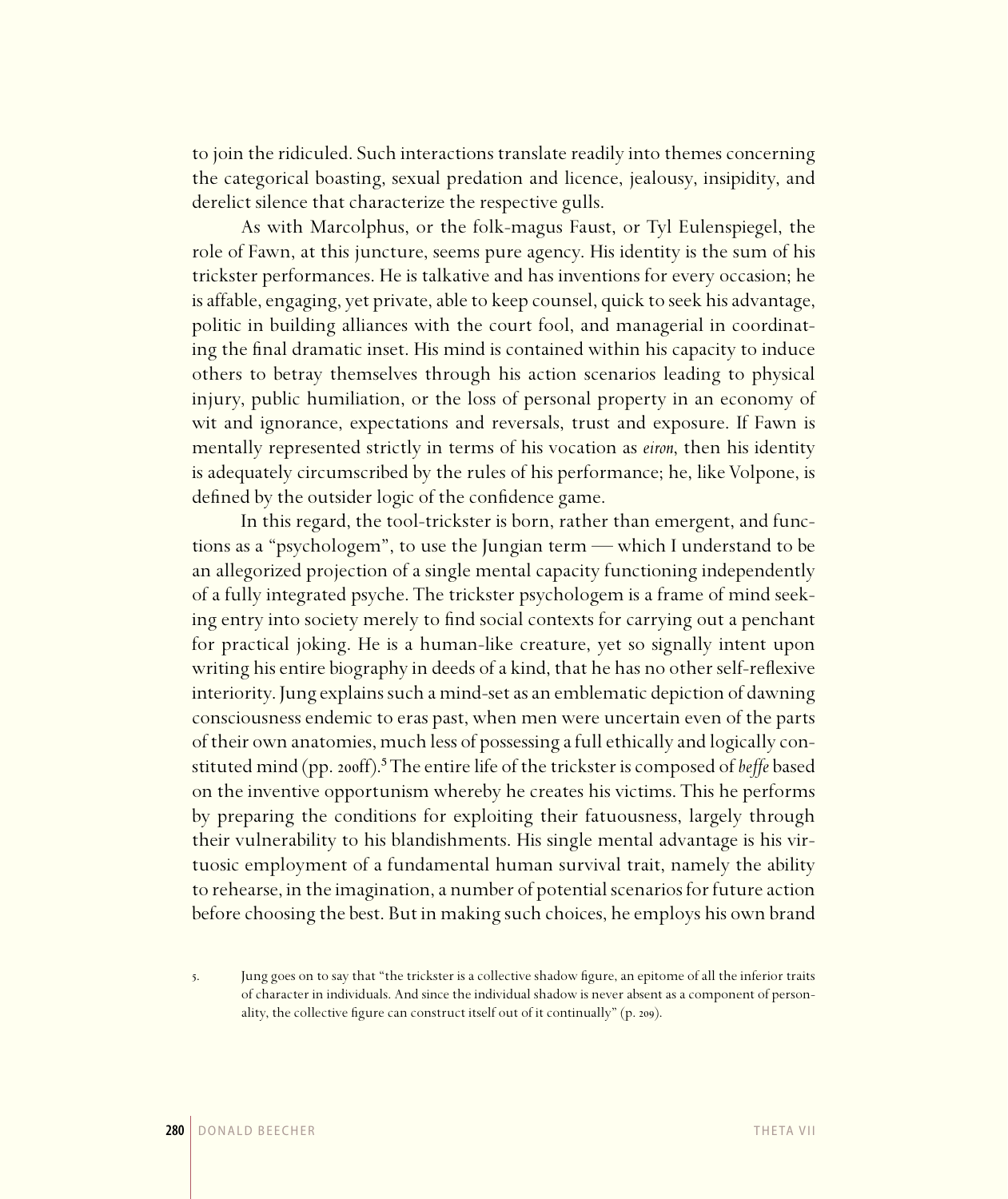of folk psychology in reading the misplaced beliefs and goals of others in order to deceive them. Jung's psychologem is about the emergence of personhood in its primitive states—just at the dawn of psychological integration. A secondary skill is the trickster's capacity to follow events from a safe distance, yet remain proximate enough to control and redirect interim contingencies, by which he manifests intimations of metaconsciousness — an awareness of himself thinking and choosing. Trickster is merely the incarnation of this singular adaptive measure, namely the human capacity for mentally constructing multiple versions of the future in order to control the environment to his own advantage. Such creatures are loners and egoists, motiveless or motivated by hostility. Nevertheless, they work to the ultimate benefit of the group, insofar as their tricks eventually provoke an equivalent level of provisional thinking in members of the target community, thereby teaching skills that will benefit the survival of the collectivity. That is why Fawn is a crafty loner, even the angry *eiron*, and yet remains a public benefactor. Ostensibly, then, the trickster, as a character reduced to his trickery, is of a lesser category, as it were, and proof that intentional states can be assigned to medial characters, existing between construct and mind.

The difficulty is that the dukes-in-disguise, as tricksters, differ from the folk trickster in one essential and troubling way. The latter has no life outside of his trickery; his biography is the sum of his exploits in that specific mode. The former moves in and out of that mode, carrying with him memories of a former phase of life. This is a mental tease, for Fawn, to an extent, typologizes himself in the guise of a more primitive mental being, willingly suspending his duties of office as duke, yet never forgetting his identity as duke. The reversal of the plot depends upon the fidelity of his memory, and hence the assurance that the trickster is a superimposition upon a residual psyche. Spectators, likewise, pass through the trickster phase with him in full cognizance of his former identity and promise of return. Hercules gives us something more of himself than the portrait of a single-minded prankster. His memory, anticipated and revealed, is an integral part of the mind states we are challenged to attribute to him.

This must complicate the cognitive frame of reference by which the Hercules-Fawn sequence is processed. The question restated is how spectators deal with such configurations of data. Two issues arise. The first is the degree to which the self-metamorphosis paradigm, as represented in the play, constitutes an essential alteration, insofar as selfhood inheres largely in the continuity of attributions, desires, goals, and social techniques invigilating consciousness at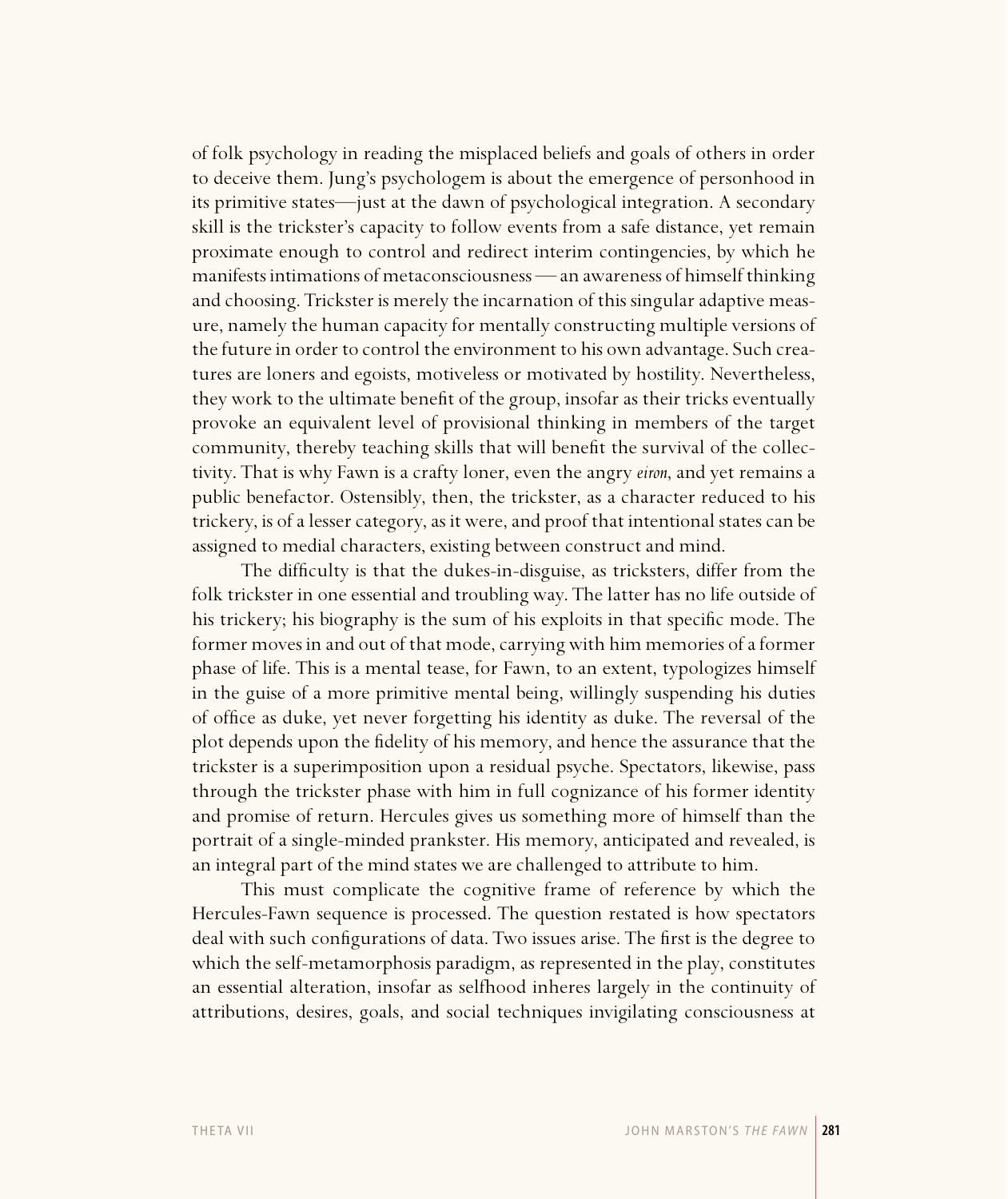any one time, and directing volition in accordance with those desires and goals. The answer is not self-evident, but for our purposes the conventions governing disguising as a form of temporary self-othering must fill in. Our folk psychology—that default process, evolutionally prepared, of empathy and reasoning by which we seek to know what others are thinking and intending through every available sign—permits us to maintain a single identity across these conflicting behaviours to the degree that survival depends upon our sophisticated means for decoding acts of social dissimulation. That leads to the second issue. How much psychological competency must we accord to the duke-in-disguise, as part of his ontological package, in order to process our understanding of such compound intentional states? Is there a critical threshold of complexity that can be decoded only by the same processes used in everyday life in dealing with real persons, and will the very activation of those processes impose upon theatrical characters the same properties attributed to autonomous minds? At stake here is the degree to which our cognitive habits induce us into belief states concerning theatrical representations.

The argument to this point has allowed that there are caricatures and characters, tricksters as the mediating creatures of myth and trickster agents circumscribed by memory of former states. In these terms, Fawn can function allegorically as the embodiment of a satiric scheme in action, yet be the designer of that scheme as a form of self-expression and actualization. His soliloquies, in particular, take us to contrasting levels of awareness of the self-conscious outsider in which Hercules, the mental insider, always has both a latent and a strategic part. In particular, the Duke persona is never absent in his nourishing of the romance plot, with its implications for the dynastic future of Ferrara. Fundamental to our folk psychology, whereby we represent the minds of others as intentional stances in relation to their passage through social time, is an ability to posit coherent personhood for all but the most deceptive and hypocritical of psychologically mobile individuals. This is a precondition to all social understanding, one that is carried out with intuitive reliability.<sup>6</sup> The dyad of the insider- outsider is there-

. The current thinking among cognitive philosophers, developmental psychologists, and primatologists is that we take a "commonsense approach", one that accounts for the behaviour of others in terms of their desires, intentions, hopes, preferences, and phobias, and that moreover, for many, this procedure constitutes a valid theory of mind. Nevertheless, this default approach to knowledge has been assigned the term "folk psychology", because it establishes the propositional states attributed to others either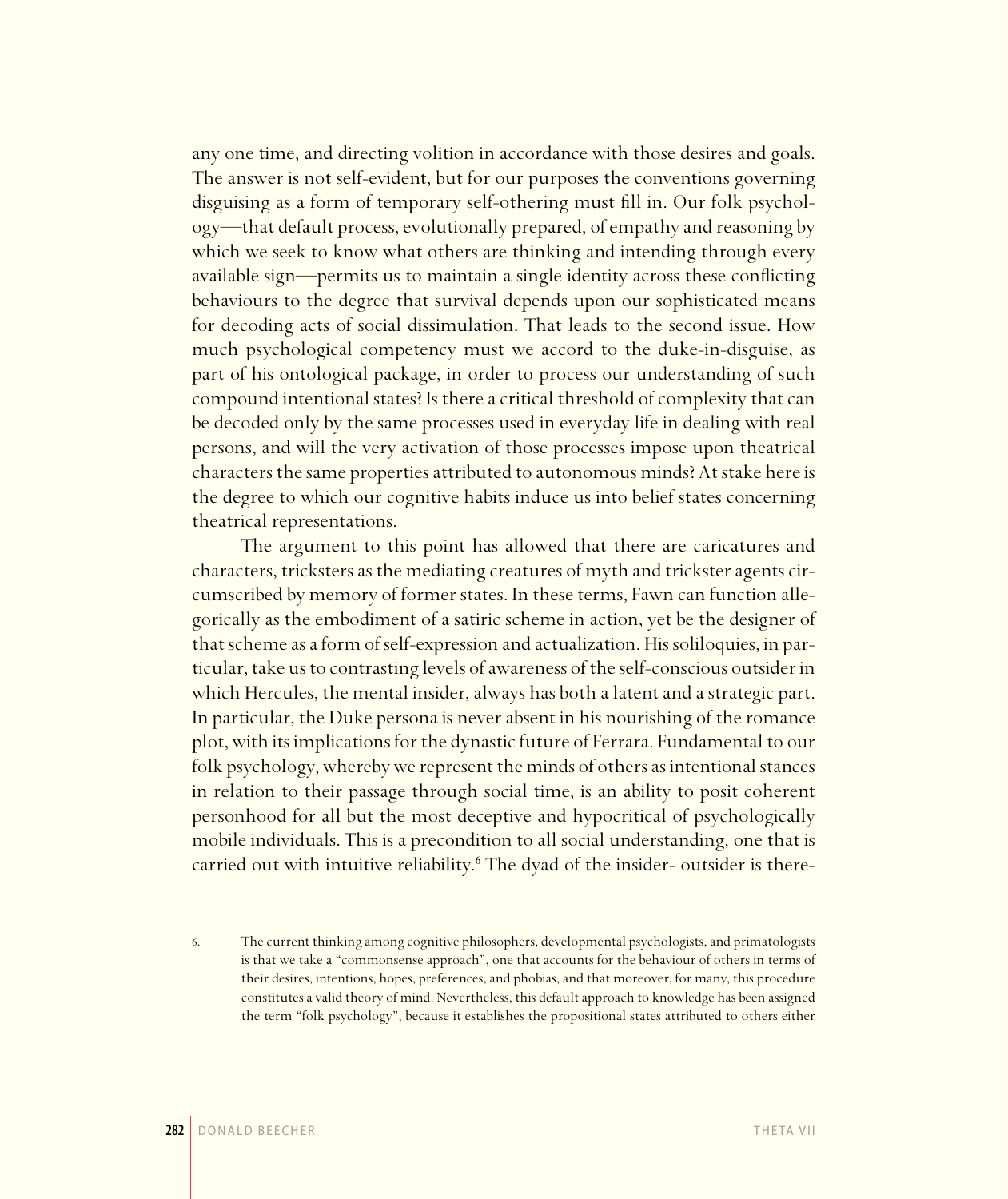fore a way of stating the change of registers in the duke's conduct, or his position within social groupings, but only in relation to those unable to perceive the continuity of his personhood. In Hercules' case, acting is an extension of being. We can question whether he was an insider or an outsider to his own court, or whether, as an upstart intruder in the court of Gonzago, he finished as an insider or an outsider. But the outsider in relation to the self is a contradiction in terms. Hercules, through the provisional planning of the trickster, epitomizes

on the basis of dubious empathetic simulations or dubious norms. There is, in fact, a heated debate between the intentional realists like Jerry Fodor and the eliminative materialists like Paul Churchland as to whether the mind actually functions in terms of beliefs and desires at all, and whether the tenets of folk psychology will ever be validated by research in neurobiology and the cognitive sciences. The essence of Fodor's thought on these topics can be read in two of his articles: "Why there Still has to be a Language of Thought" and "Banish DisContent". These appear in the same collection as "Stalking the Wild Epistemic Engine", co-authored by Paul Churchland and Patricia Smith Churchland. For a commentary on Foder's thoughts see Phillipps. Churchland is at his most accessible in *The Engine of Reason*: see, in particular, "The Neural Representation of the Social World" (pp. 123-50) and "The Puzzle of Consciousness" (pp. 187-226). For a commentary on Churchland, see Phillips, pp. 118-24.

Our best option for the moment will be to join with Dennett, who maintains that probably commonsense psychology as a theory of mind will not stand up to scientific scrutiny, but that it will remain the operative approach to the evaluation of personhood in everyday life, perhaps indefinitely, simply because we have no capacity to imagine what could replace it, apart from trying to reduce all of our mind operations to neurobiological equivalents. In this direction lies the huge debate over materialist reductionism, and the menace of a new dualism that brings back distinctions between mind content as having its equivalent in the functions of the brain, yet producing thoughts and sensations of a different order that cannot in themselves be reduced to neurobiological happenings. See Dennett, *The Intentional Stance*, esp. "Folk Psychology as a Source of Theory" (pp. 43-57), in which he states: "There are different reasons for being interested in the details of folk psychology. One reason is that it exists as a phenomenon, like a religion or a language or a dress code, to be studied with the techniques and attitudes of anthropology. It may be a myth, but it is a myth we live in, so it is an 'important' phenomenon in nature" (p.  $47$ ). Baker likewise holds that in spite of recent cognitive and neurobiological investigations, the commonsense approach to the mental attitudes and mind states of others will remain in effect  $(p, 319)$ . This is to accept for the discussion to follow that some form of functionalism will prevail, and that a kind of explanatory dualism will allow us to endorse as legitimate phenomena those qualia-like features of propositional states so difficult to imagine in neurobiological terms. This is one of the most debated aspects of the entire folk theory, whether in attempting to know other minds we proceed fundamentally by theorizing about other minds, or whether we simply assume that other minds are like our own, and that hence we can know them by introspection, in short, by asking ourselves what we would be doing or thinking in their place. I have looked at numerous articles on the topic, including those of Tambiah and Brunner. There is a more extensive investigation in Stich, whose book devotes major sections to the topic, such as "Connectionism, Eliminativism, and the Future of Folk Psychology" and "How do Minds Understand Minds? Mental Simulation versus Tacit Theory"; these contain terms that will reappear in the body of this article. Also enlightening is the article by Johnson.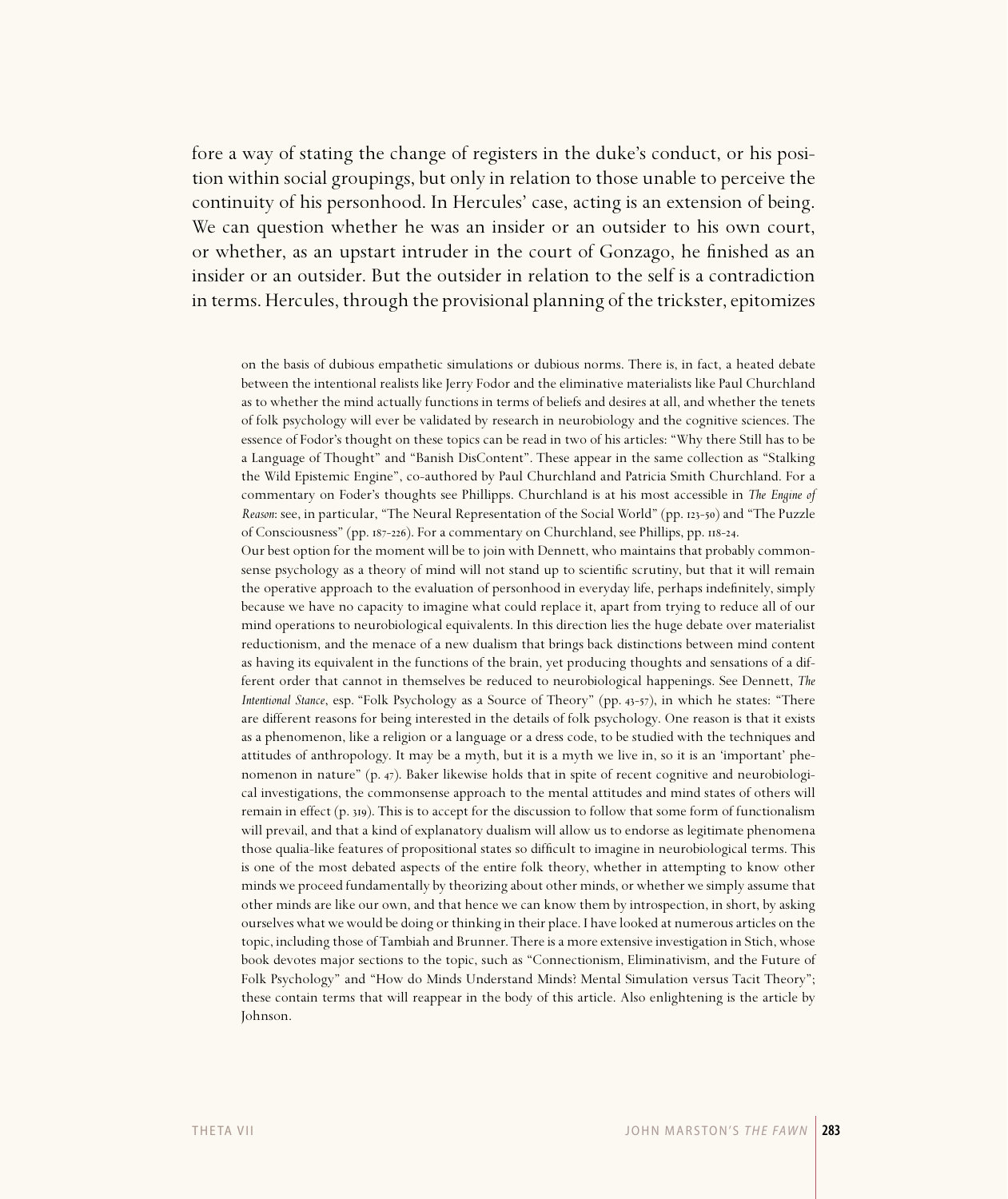the intentional stance at work in a complex mode. The attendant ambiguities are every spectator's invitation to become absorbed in the hermeneutics of intentionality. The argument here is that such an absorption entails the wholesale engagement of a modular mind system designed by evolutionary selection, long before the conventions of theatrical representation were devised.

How, then, can the anthropomorphic fallacy be avoided, if theatre spectators are driven back upon the same cognitive mechanisms that pertain to everyday life in the divining of intentional states? It would appear that they can do no other, insofar as characters, even in their simplest manifestations, do the things which minds and limbic systems alone allow them to do: believe, reflect, intend, will, feel, and act. Stated otherwise, the phylogenetic means by which we know other minds, whether by empathy or by the logic of mental operations, deems, of necessity, that other minds possess the same properties as our own. We can know them only in our self-image. The logistics of folk psychology suggest, moreover, that implicit norms are in place by which the ontological category of personhood is assigned to literary characters. This is true of Jonson's humour characters, as it is of speaking animals in the beast fables, each type, up and down the mimetic scale, a reminder, by its respective conventions, of those negotiations necessary between psychological competence and schematic character structures that necessitate revisions "downwards as circumstances dictate" (Dennett, "True Believers", p. 155). Our working premise is that people will live up to preconceived expectations of reliability, honesty, cogency, timeliness, collegiality, until proven otherwise. Just such expectations abet the trickster, who plays the satirist among the unsuspecting, and who prevails only until his victims make that downward revision.

Hence, there would seem to be no entirely satisfactory resolution to this debate, in which the epistemic categories of the human are imposed upon the imitations of the human in the theatre. It is a delicate crux, for characters are not "case studies". Their makers are not psychoanalysts. They do not have lives outside of their theatrical representations. What we have of their minds is made of words, selected, contrived—yet, paradoxically, contrived to the end of representing states of will and desire that our judgments recognize as human. Plot is, functionally, the conflict of human desires socially expressed and evaluated by the only mechanisms at our cognitive disposal, namely those transactions collectively referred to as "folk psychology". The question is what this analytical mode systemically does to our reading of character.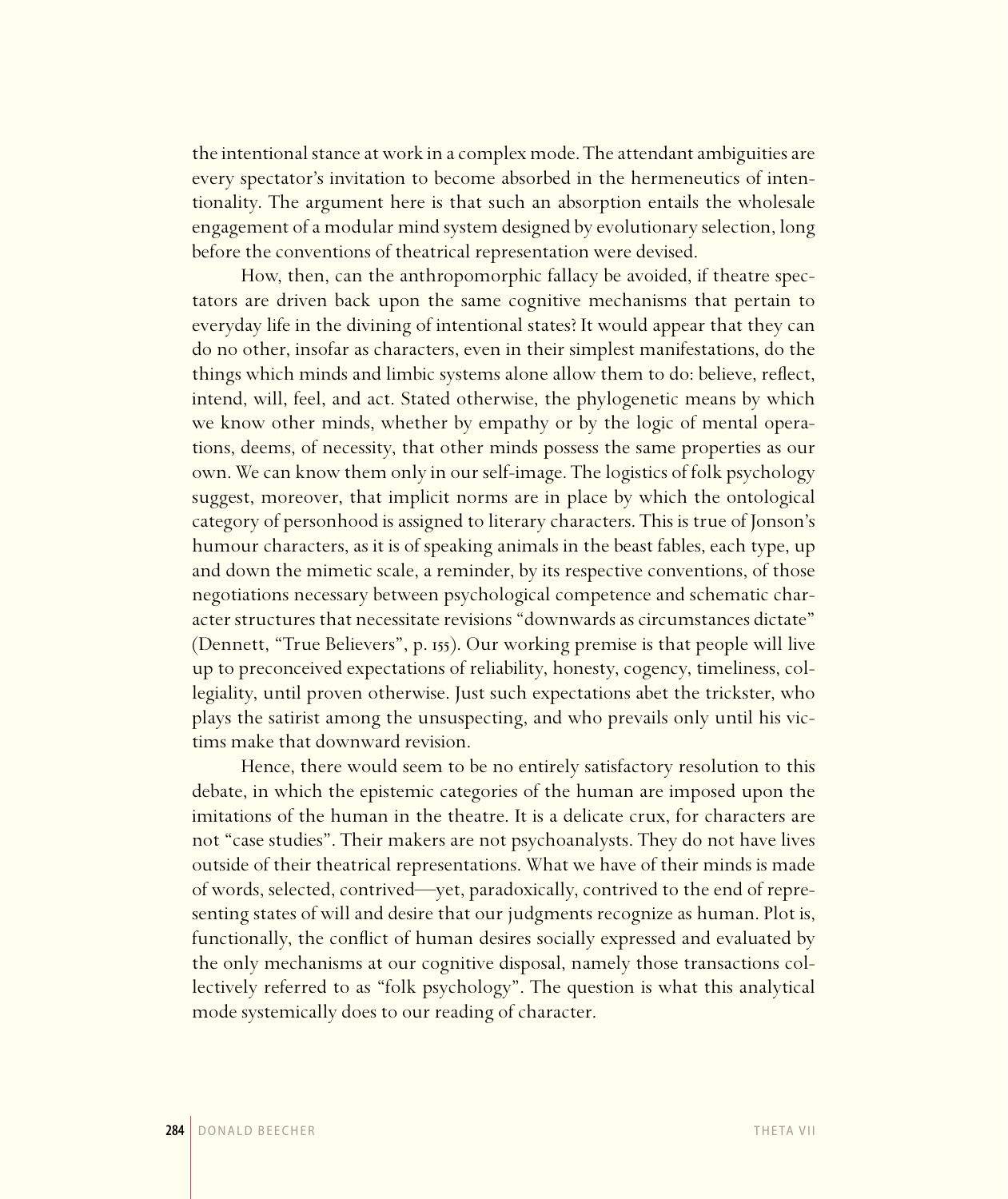The opposite of the epistemic categorizing of folk psychology is not reading others merely as social constructs, or as functional agents (as though they could operate by non-human belief states), but the solipsistic predicament in which we may doubt that anything at all can be known about other minds. The most pragmatic answer to the solipsistic argument is that if our ancestors' capacities to know other minds had been seriously compromised at any point along the way, we wouldn't be here to ask the question. We know that they were efficient in maximizing liabilities and opportunities in relation to the agency of others through observation and negotiation, reading causes into events, predicting by norms, and placing themselves by simulation into the circumstances of others in order to calibrate what they would do in those same situations. Our lives are absorbed by these same operations, inside as well as outside the contexts of art. Not only do we have a capacity to read other minds, although imperfectly and in contingent fashion, but that capacity may well be hard-wired into the human genome. Evolutionary psychologists such as Steven Pinker and Peter Carruthers will argue that throughout our prehistoric past, humans have made progress in linking more and more complex belief states and desires to given ends, barring accident, contingencies, or competitive opposition.<sup>7</sup> Two areas in particular in which we display a certain virtuosity in reading other minds pertain to mate selection and group selection. Pressures in these domains undoubtedly did much to hone our skills, acting as powerful incentives to develop reasoning concerning social norms and the need to comply with them, for "with norms and normbased motivation added to the human phenotype, the stage would be set for much that is distinctive of human cultures" (Carruthers, p. 75).<sup>8</sup> By such reverse

. Pinker's *How the Mind Works* is suffused with the idea that man is what he is by a long process of selection and adaptation, and that the equipment we have today for computation, perception, the appreciation of beauty, social management and much more is based on the specialized uses of more basic operations to create interim states and processors. Thus "our organs of computation are a product of natural selection" and "natural selection is the only evolutionary force that acts like an engineer, 'designing' organs that accomplish improbable but adaptive outcomes" (p. 36). His references are to Richard Dawkins and George Williams. The importance, for our purposes, is that folk psychology, too, is selective and adaptive, prioritizing our attentions to those aspects of others of greatest relevance to our own survival.

. As Hacking points out, we do possess a kind of theory of others based on social norms, for without such norms there would be a far less efficient basis for predicting behaviour. Norms are, of course, a philosophical minefield, but on the same basis that folk psychology asserts itself by the logic of what we must cognitively perform to the ends of social survival, "normalizing attitudes" emerge as the basis for making social attributions, predictions and moral evaluations. So much of society is based on regulariz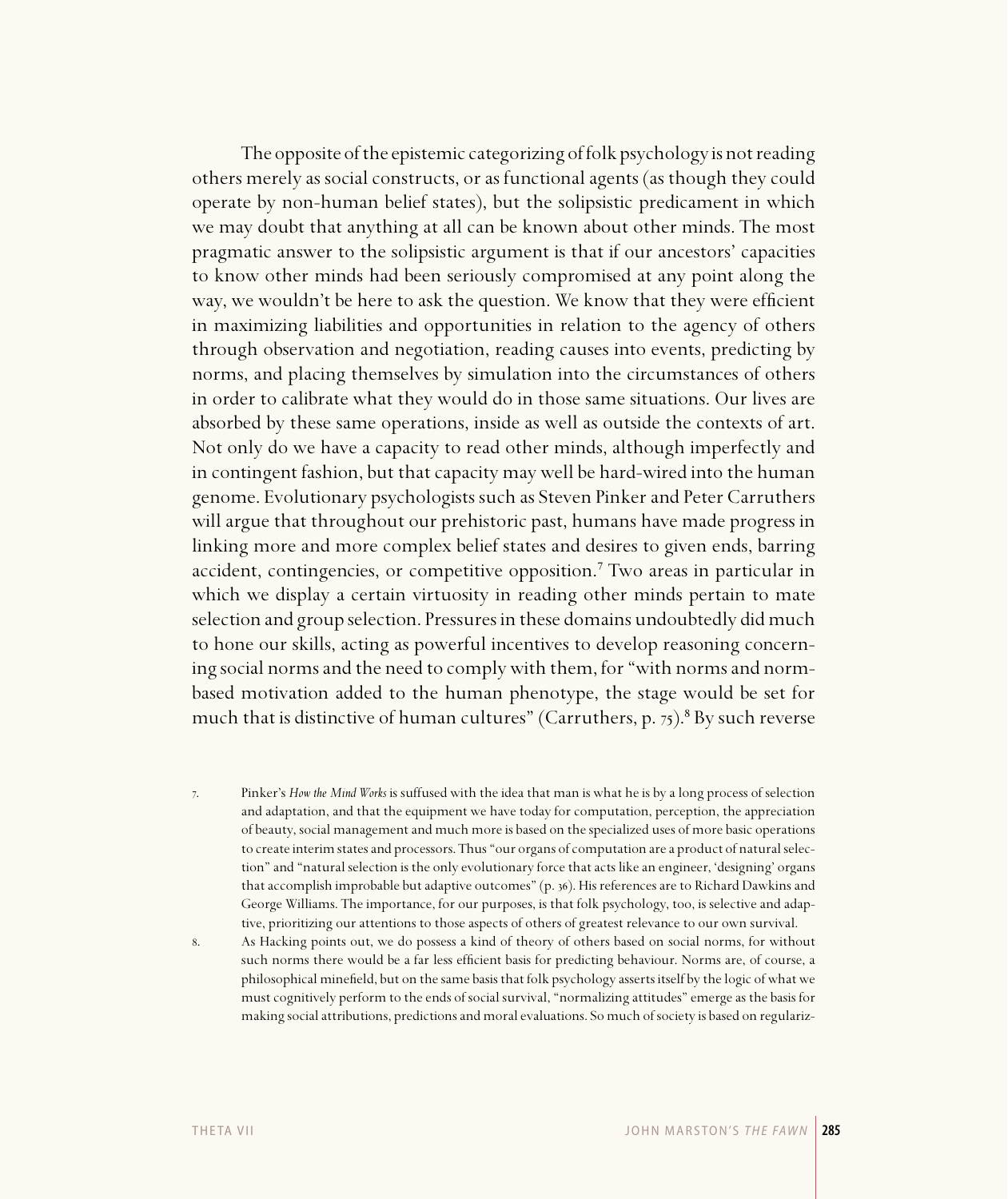engineering, Carruthers came to believe that "there may be a 'mind-reading' module charged with generating beliefs about other people's mental states", by which he means the special neural clusters that perform these functions, or that at least organize the "all-over" networks for attending to them  $(p, 73)$ . This is merely to say that we are dealing with a deep-seated cognitive operation, one that is pervasive in dealing with the interpretation of intentional states, and one that posits assumptions about other minds by dint of the fact that we can know them only by analogy with our own. The problem is no longer whether we have the capacity to know other minds, but whether we can process that information without according the ontological status of the human to the mind being read.

That we commit a "fallacy" in mentally processing theatrical representations of persons as "real" persons may express a critical ideal, but perhaps not an epistemological fact. It acknowledges the constructed autonomy of the reader or spectator in keeping with the Cartesian myth that consciousness is in complete selective command of its content according to pre-chosen terms. It delivers the theatrical experience over to aesthetic determinations and social agendas, on the assumption that the reading mind is itself entirely blank in nature, a *tabula rasa* to be programmed by the schematics of social and aesthetic engineering through which the meanings and sensations of art are understood according to consciously approved agendas. But such theories of the critical act must turn a blind eye to the default modes of cognition determined by evolutionary selection, which impose their own epistemic operations. Arguably, however, the assessment of the intentional states of other minds is just such an operation—a drive in the mental main-frame that posits its own terms of being and expectation. Folk psychology may intrude upon the reading of theatrical characters in ways rather more profound than the cultural constructivists could wish. This is not to say that mental conditioning cannot imprint deeply upon the spectator of theatre the plasticities of a double mimetic representationalism, whether as text or as performance. But one may well ask whether the modes of our folk psychology can be altered in reading the intentional states of theatrical characters, as though their beliefs and desires differ in essential ways from those

ing practices, and while, in the postmodern world, we may have convinced ourselves that deviancy and subversion are the forces of progress and liberation, nevertheless, man as a social animal will continue to conform in order to insure inclusion. Normalcy is a mode of thought in its own right, a mental habit human minds resort to as a theorized base for social orientation. Concern about being abnormal is a driving human preoccupation (Hacking, p. 61).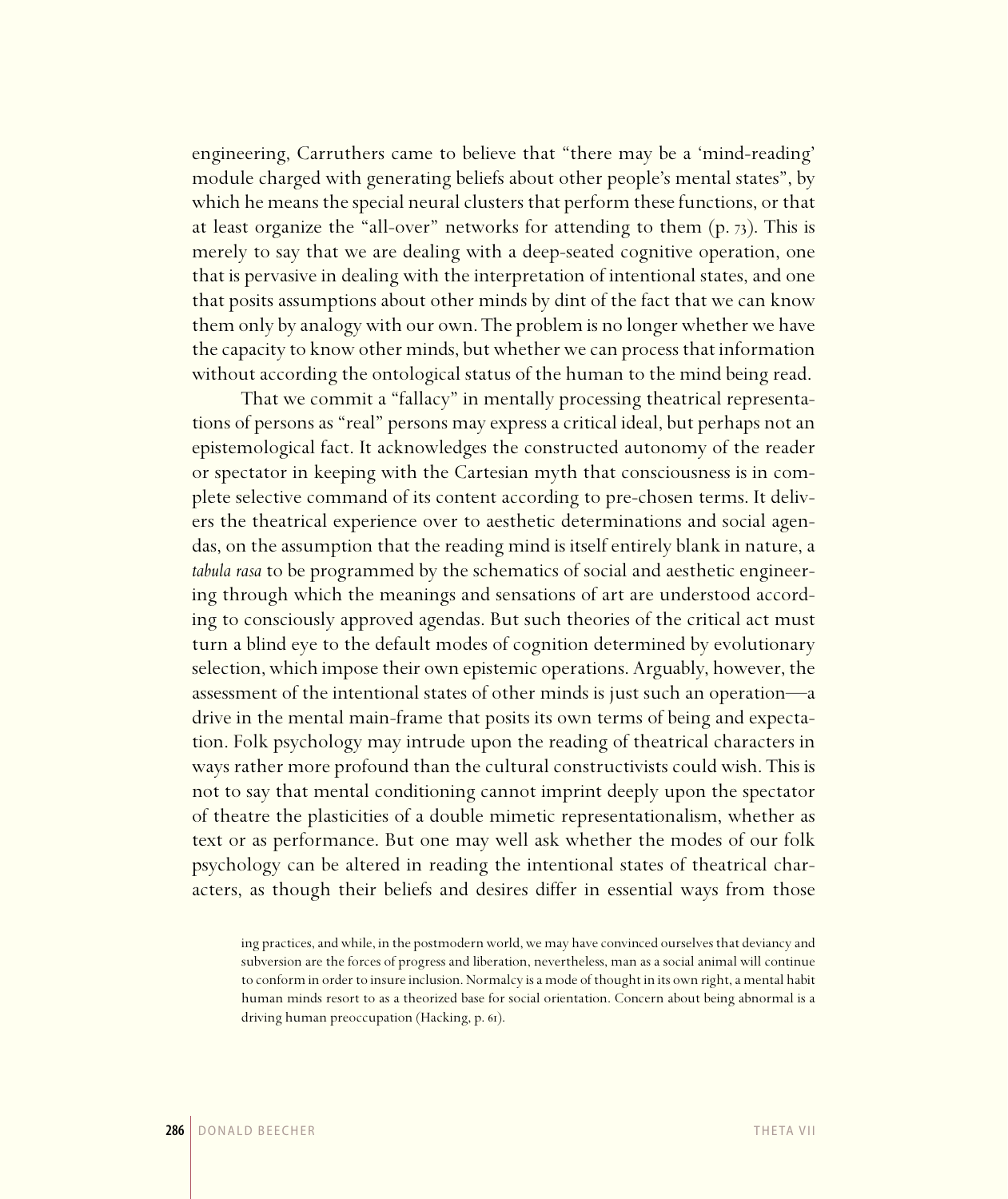encountered in the social world around us. If the values of theatrical representationalism cannot be superimposed upon the cognitive processes for the reading of other mind states, because there is no generic difference between jealousy in and out of the theatre, let us say, then we are compelled, in this regard, to perform for art what we perform for life; the mind has no categories for making the distinction. To that extent, characters will always be real, because psychological competence is a precondition to having intentional states, and if theatre is about anything that really matters, it is about the dynamics of reading mind states in a community of persons.

# **Bibliography**

## Primary Sources

Marston, John. *The Fawn*. Ed. Gerald A. Smith. Regents Renaissance Drama Series. Lincoln: University of Nebraska Press, 1965.

Shakespeare, William. *Measure for Measure*. Ed. J. W. Lever. The Arden Shakespeare. London: Methuen, 1965.

### Secondary Sources

Baker, Lynne Rudder. "Folk Psychology". *The MIT Encyclopedia of the Cognitive Sciences.* Cambridge, MA: MIT Press, 1999. 319-20.

BEECHER, Donald. "The Courtier as Trickster in Jacobean Theatre". *University of Ottawa Quarterly* 53 (1983): 199-209.

- \_\_\_. "Intriguers and Tricksters: Manifestations of an Archetype in the Comedy of the Renaissance". Revue de littérature comparée 61.1  $(1987): 5-31$
- \_\_\_. "The Sense of an Ending: John Marston and the Art of Closure". *Le spectacle dans le spectacle dans le théâtre anglais de la Renaissance*. Ed. Jean-Marie Maguin and François Laroque. *Collection Astraea* , No. I. 2 vols. Montpellier: Université Paul-Valéry, 1992. 2: 369-79.

Brunner, Jerome. "Frames of Thinking: Ways of Making Meaning". *Modes of Thought: Explorations in Culture and Cognition.* Ed. David Olson and Nancy Torrance.Cambridge: Cambridge University Press, 1966. 93-105.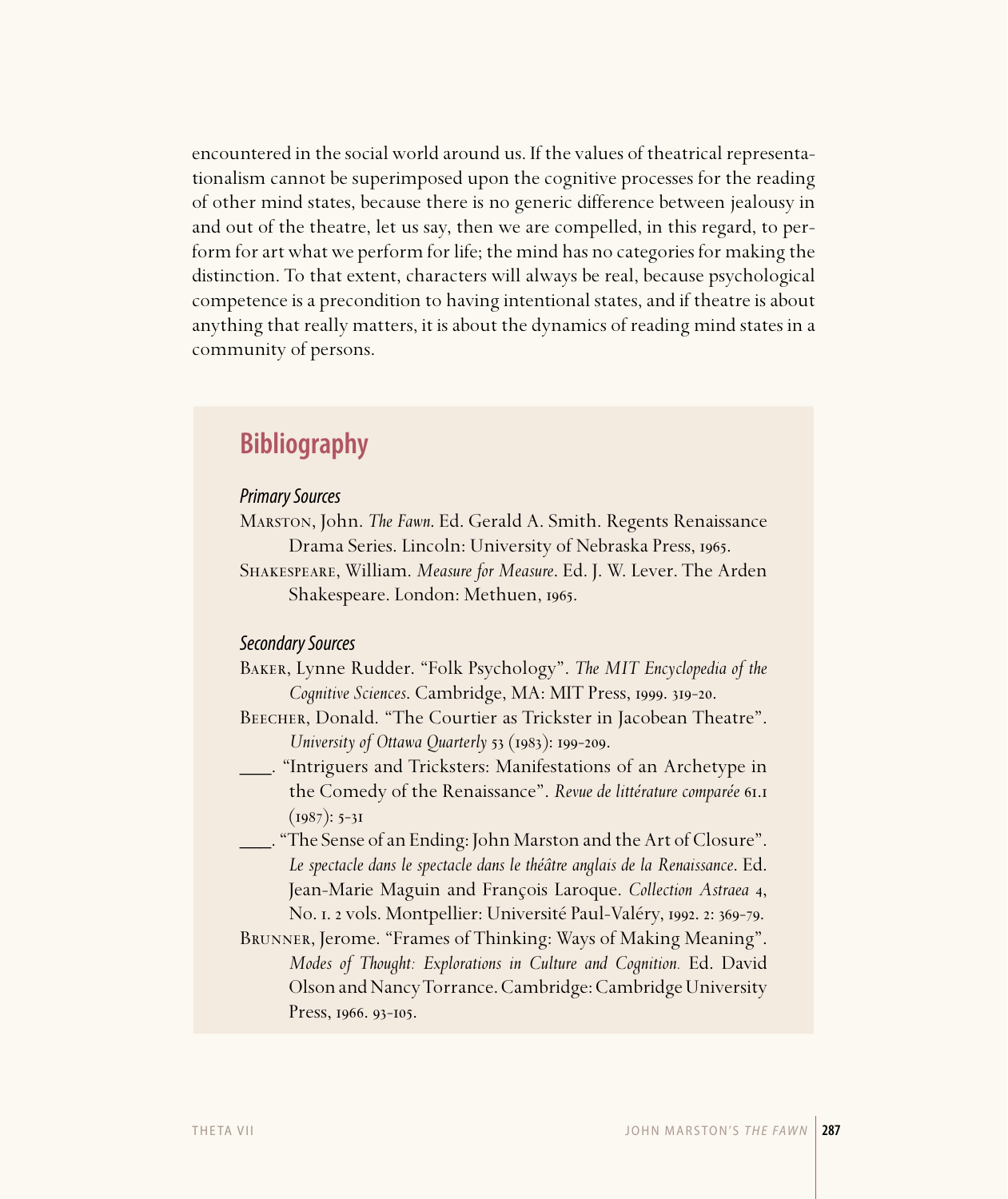- Carruthers, Peter. "Moderately Massive Modularity". *Minds and Persons*. Ed. Anthony O'Hear. Cambridge: Cambridge University Press, 2003. 67-89.
- Churchland, Paul. *The Engine of Reason, the Seat of the Soul: A Philosophical Journey into the Brain.* Cambridge, MA: MIT Press, 1995.
- Churchland, Paul, and Patricia Smith Churchland. "Stalking the Wild Epistemic Engine". *Mind and Cognition: A Reader*. Ed. William Lycan. Oxford: Blackwell, 1990. 300-11.
- Dennett, Daniel C. *The Intentional Stance*. Cambridge, MA: MIT Press, 1995.
- \_\_\_. "True Believers: The Intentional Strategy and Why it Works". *Mind and Cognition: A Reader*. Ed. William G. Lycan. Oxford: Blackwell, 1990. 150-68.
- Fodor, Jerry. "Banish DisContent". *Mind and Cognition: A Reader*. Ed. William Lycan. Oxford: Blackwell, 1990. 420-38.
- \_\_\_. "Why there Still has to be a Language of Thought". *Mind and Cognition: A Reader. Ed. William Lycan. Oxford: Blackwell, 1990.*  $282 - 99.$
- Hacking, Ian. "Normal People". *Modes of Thought: Explorations in Culture and Cognition*. Ed. David R. Olson and Nancy Torrance, Cambridge: Cambridge University Press, 1996. 72-92.
- Johnson, David Martel. "Taking the Past Seriously: How History Shows that Eliminativists' Account of Folk Psychology is Partly Right and Partly Wrong". *The Future of the Cognitive Revolution*. Ed. D. M. Johnson and Christina E. Erneling. New York: Oxford University Press, 1999. 366-75.
- Jung, Carl G. "On the Psychology of the Trickster Figure". Trans. R. F. C. Hull. In Paul Radin, *The Trickster: A Study in American Indian Mythology*, with commentaries by Karl Kerényi and C. G. Jung and introductory essay by Stanley Diamond. New York: Schocken Books, 1972. 195-211.
- LAWRENCE, W.W. Shakespeare's Problem Comedies. 1931; rpt. Harmondsworth, Middlesex: Penguin, 1969.
- Phillips, Hollibert E. *Vicissitudes of the I: An Introduction to the Philosophy of Mind.* Englewood Cliffs, NJ: Prentice Hall, 1995. 114-16.